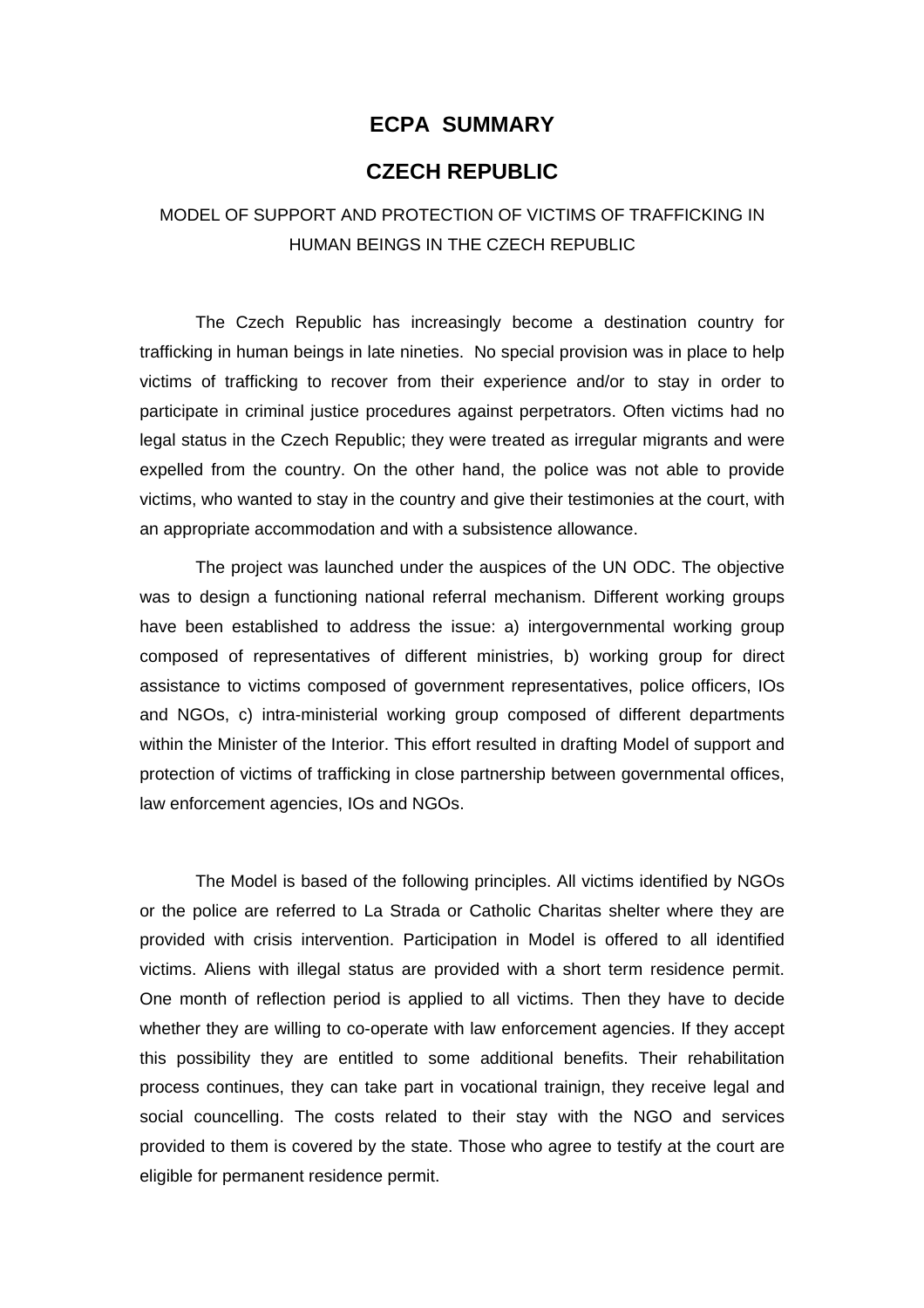The Model was initially tested in the framework of the UN ODC project. Later on it became national ownership of the Czech state authorities. Practical collaboration within the framework of the model is going to be regulated by agreements to be concluded between the Ministry of the Interior and relevant NGOs. Additional Police President regulatory provisions on the functioning of the information system "Victim" and division of labour between different police units are under way. The Model has been recently evaluated by the UN ODC expert Paul Williams from Australia. The evaluation was rather positive.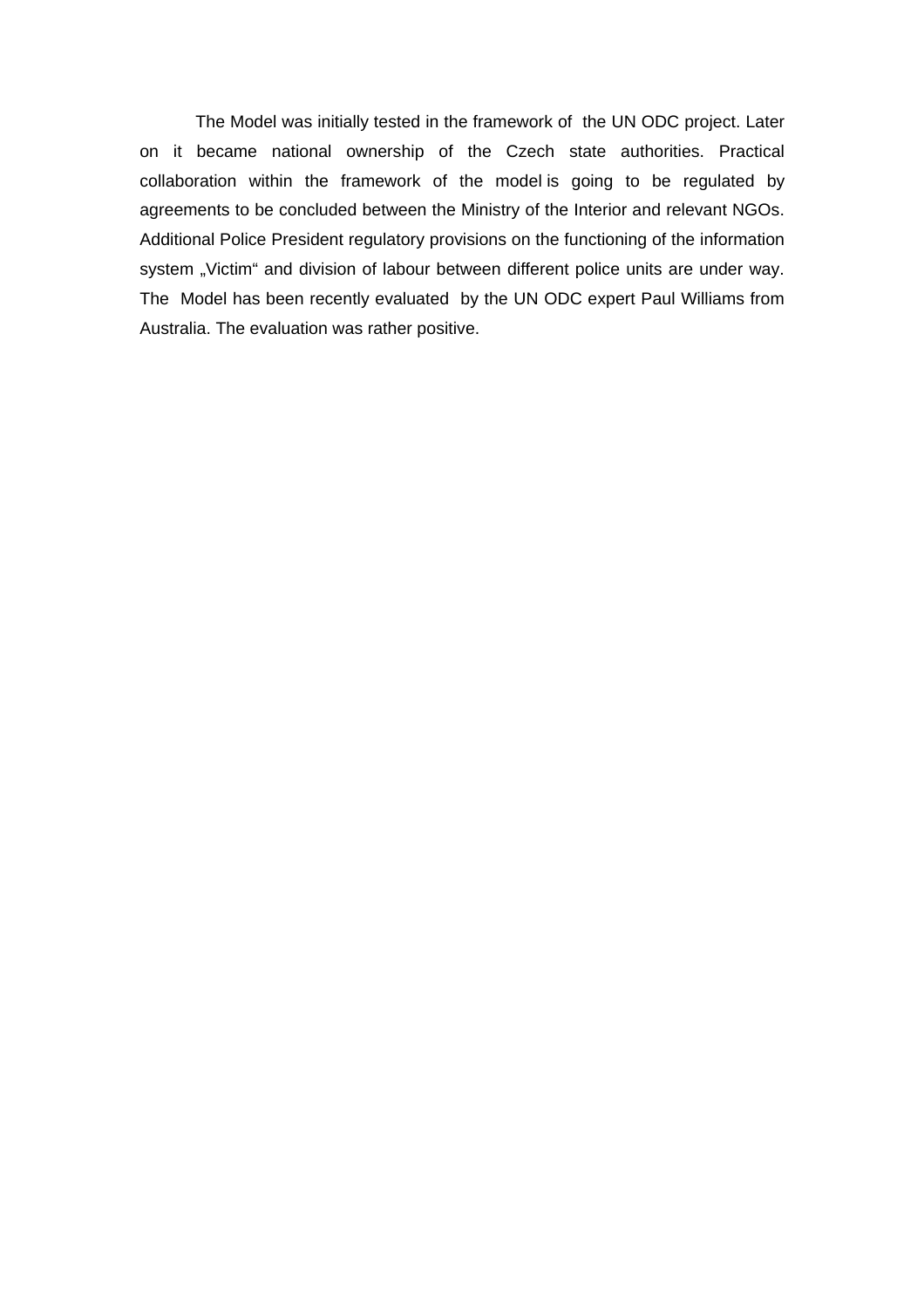

### **FORMAT FOR PROJECT'S DESCRIPTION**

#### **MEMBERSTATE**: Czech Republic

**NAME OF THE PROJECT**: MODEL OF SUPPORT AND PROTECTION OF VICTIMS OF TRAFFICKING IN HUMAN BEINGS IN THE CZECH REPUBLIC

**IN USE SINCE:** March 2003

**INFO ON THE WEB**: www.mvcr. cz

**INFORMANT FOR THE NETWORK**: PhDr. Radim Bures

**ADDRESS:** 143 00 Nad Štolou 3, Praha 7

**TELEPHONE NUMBER**: 974 833 788

Please answer the questions on the following pages in English and in no more than the given six pages. This way the information will be as comparable as possible.

Projects can be submitted until November  $1<sup>st</sup>$ . Entries that will be received later than this will not be eligible to compete for the European Crime Prevention Award.

You can send your projects and the one page summary by e-mail to:

Mrs Janny Pols Ministery of Justice The Netherlands

E-mail janny.pols@ccv.nu

If you have any questions, please don't hesitate to contact us.

We look forward to receiving your submission for the ECPA!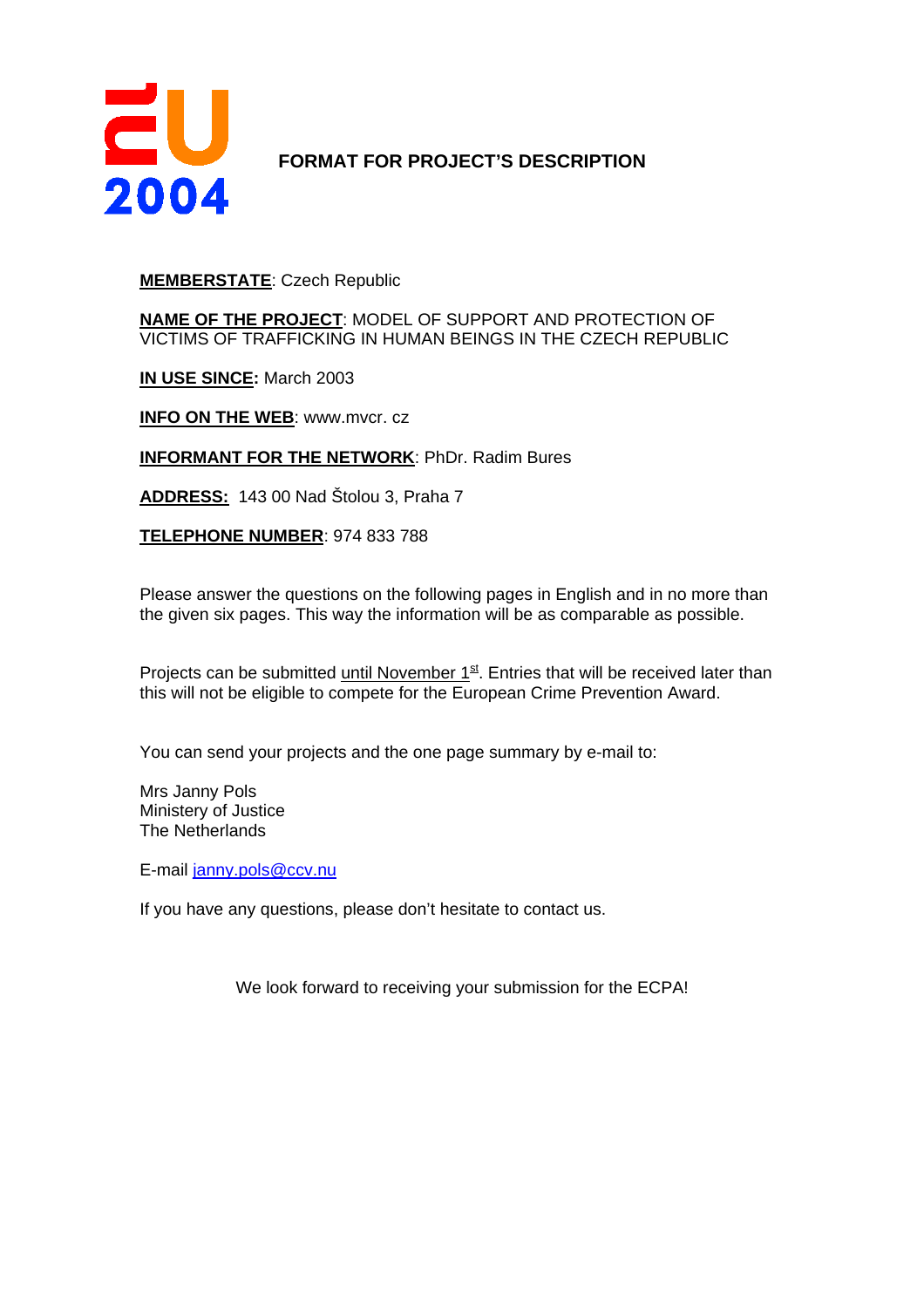## **PROBLEM (intelligence)**

Give a short description of the problem?

The Czech Republic has not had a functioning system of cooperation between all organizations involved in helping victims of trafficking in humans. Apart from shelter housing provided by the La Strada non-governmental organization, there were no facilities capable of providing protection and rehabilitation to the victims. The police officers from special police units had been trained to identify a victim of trafficking in humans during a police action; however, if the victim refused to communicate and cooperate with them, and as long as such a victim had committed no crime and her personal identity documents were in order, the police had no choice but to refer her to La Strada services.

Since when is it a problem?

The Czech Republic has undergone a specific development in the field of trafficking in humans. Thanks to its geographical position, as well as to the changes in social and economic conditions after 1989, Czech Republic has transformed from the country of origin into the country of transit and destination.

Is it possible to give any data regarding the problem?

The scope of the problem is difficult to estimate due to the latent character of this organised crime activity.

| Year                            | 1996 | 1997 | 1998 |              | 1999 2000 | - 2001 | 2002 |
|---------------------------------|------|------|------|--------------|-----------|--------|------|
| Number of crimes exposed        | 15   | 13   | 34   | 23           | 13        |        | 15   |
| Number of crimes solved         | 14   | - 11 | -34  | $22^{\circ}$ | 13        | 25     | 10   |
| Number of persons               |      |      |      |              |           |        |      |
| investigated and prosecuted 25  |      | 15   | 49   | 38           | - 21      | 26     |      |
| Describe the type of offenders? |      |      |      |              |           |        |      |

Organized crime in the Czech Republic is mostly under the control of Russian nationals, who employ naturalized foreigners living and working in the country for their purposes.

What is their modus operandi?

Regular scenario: recruiment - promises to naive girls and women from socially and economically week families and geographical areas, offering them jobs abroad, high income ... they end up as slaves in night clubs obliged to pay back alleged debts, threatened, beaten etc.

Who are the victims?

Both Czech nationals and women from such countries as Russia, the Ukraine, Moldova, Bulgaria, Romania, China, and Vietnam. Apart from these ethnic groups, the Czech Republic is a destination country for a number of women from Slovakia, mainly members of the Romany ethnic group.

What are the causes?

Gender, social, economical inequality, limited migration opportunities and limited opportunities to find a job abroad. To a certain extent naivity. High demand for chaep sexual services, unregulated sex business...

Do's

Dont's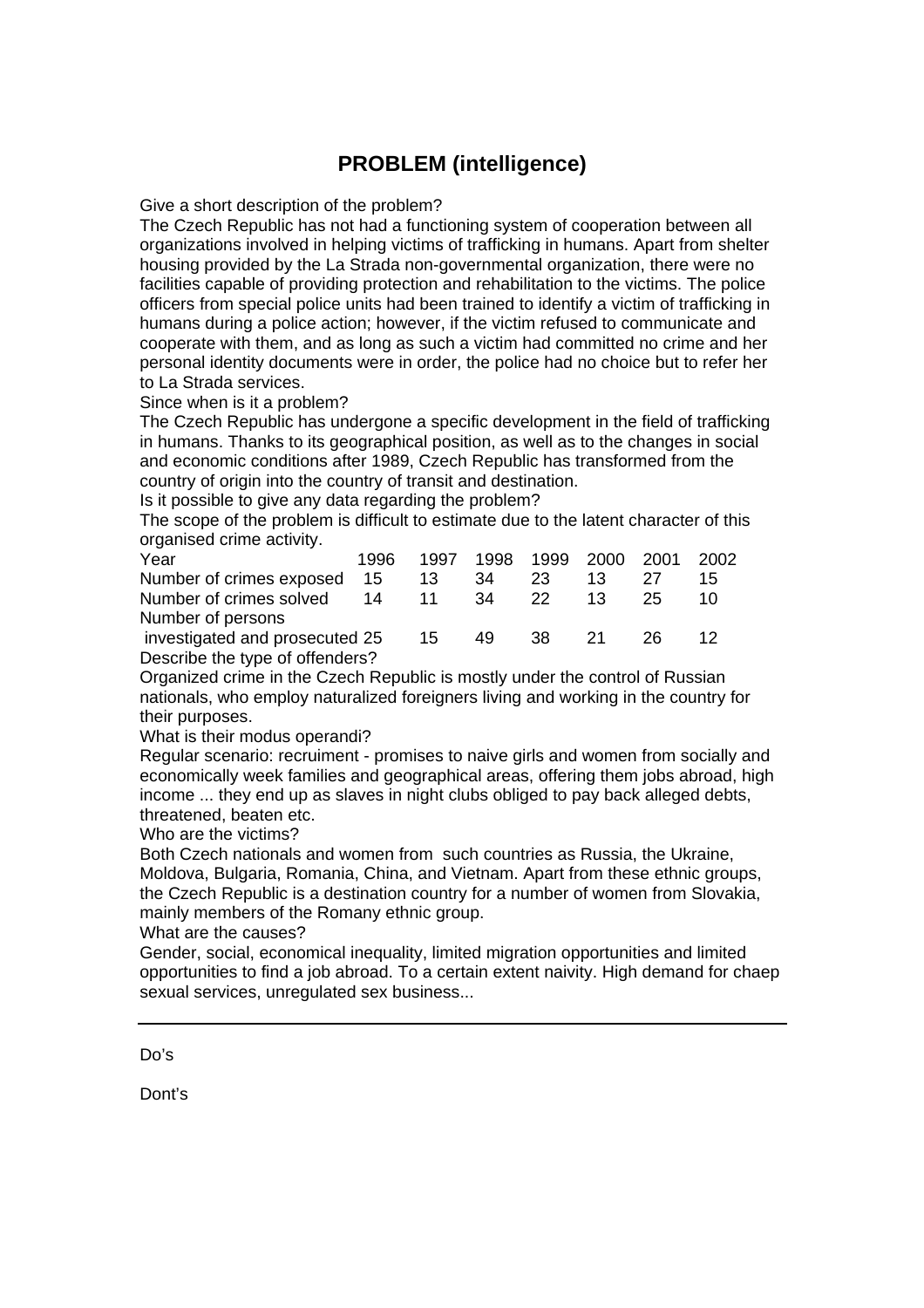### **WHAT (intervention)**

Give a short description of the project.

 The Model of Support and Protection of Victims of Trafficking in Human Beings for the Purpose of Sexual Exploitation aims at creating a system where every institution involved in helping the victims will be aware of its tasks and responsibilities at every stage, and will know who to contact. All institutions must act in the best interest of the victim, even if they may set up certain rules that the victims have to observe. The structure of the Model should eliminate the possibility of abuse by either the victims or the criminals.

What is the short, medium and long term objective of the project? Project overall aims:

To ensure elementary protection of the victims' human rights and dignity;

- To motivate the victims to testify and help bodies involved in criminal proceedings to
	- investigate, expose, prosecute, and punish the perpetrators of trafficking.
- To draft and test Model of Support and Protection of Victims

What are the activities in the project?

- establishing of the working group on the project implementation involving representatives of state authorities, law enforcement, NGOs and IGOs - establishing a functioning referral mechanism

- organising awareness rasing campaings addressing pull and push factors of trafficking

Is the project to address

 $\Box$  situational offender or  $\overline{\boxtimes}$  victim orientated causes? Namely, rehabilitation and empowerment of victims

Do's

The identified victims are offered participation in Model. When they agree to fulfill the conditions and colaborate somehow with law enforcement they are entitled to some benefits. It consist of shelted and subsistance, rehabilitation, language and skills trainign, legal and social counceling. Aliens with illegal status are offered temporary residence. Police get valuable information.

Dont's

The period prior to victims consent with the model is discussed and the postition of victims is not clear.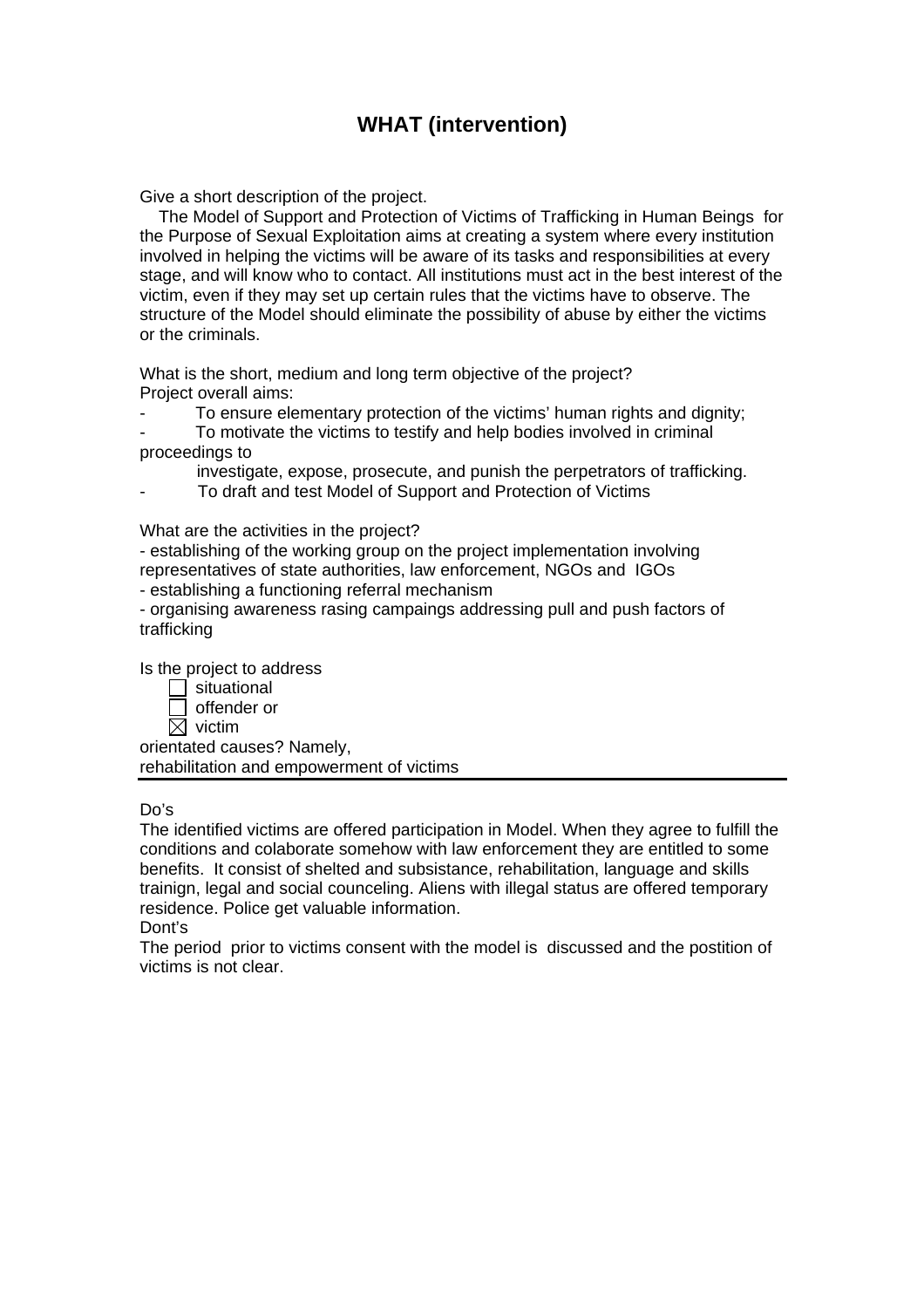## **HOW (implementation)**

Give a short description of the history of the project?

The project was started in the framework of the UNODC anti-trafficking project in the Czech Republic - now continuation

The stakeholders were identified and gathered. Models was drafted, tested and corrected. Sustaiable funding was secured. Media campaign and seminars are organised to inform both victims, professdional and public about the opportunity for victims.

Is there a projectplan?

Yes - it will be incorporated into a newly drafted Regulation of the Interior Minister How is the project customised for the local situation and context? The project is based on a deep analysis - see National strategy against THB for the purpose of sexual exploitation in the Czech Republic

Do's

Dont's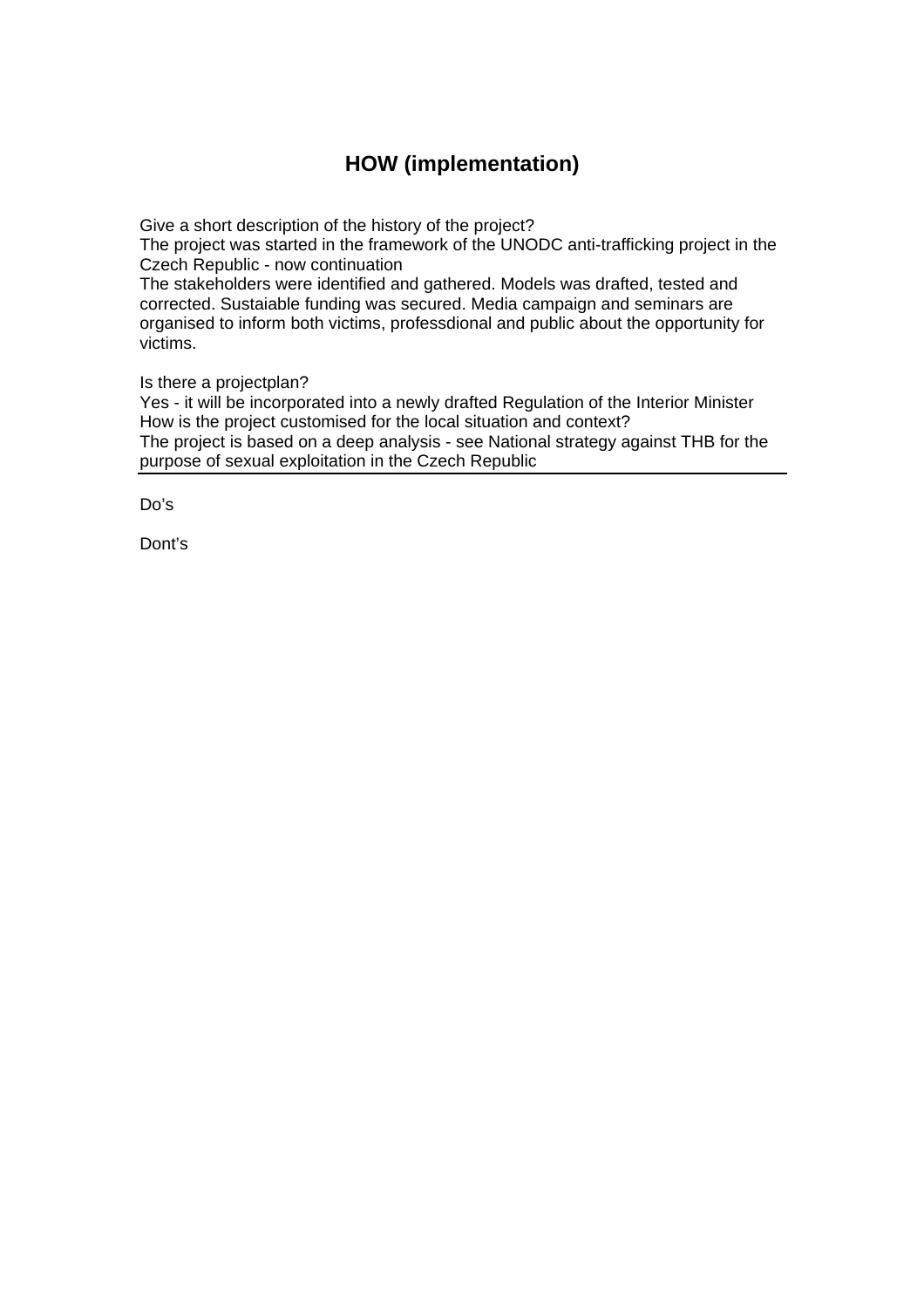# **WHO (involvement)**

Which –both public and private- partners are involved in each fase of the project? MoI, the Police - special units for the investigation of organised crime, La Strada,Catholic Charitas, IOM, Rozkoš bez Rizika (NGO) What role and task does each partner have? Ministry of the Interior - co-ordination The Police - identification of victims, prosecution of traffickers - testimony of victims La Strada and Charitas - direct assistence to victims Rozkoš bez rizika- preliminary identification of potential victims - street work IOM- voluntary return to the countries of origin Who gave the input on the know-how? Ministry of the Interior - study visits to Italy, belgium and the Netherlands - expertise adapted to local situation and needs How is the project financed? The costs of victim care are covered from funds allocated in the budget chapter General Treasury Administration for the Crime Prevention Strategy in the years 2004  $-2007.$ Did the project effect them who it was ment to, or also others? The project effect through awareness raising acitivities also other segments of

general public.

Do's

Dont's